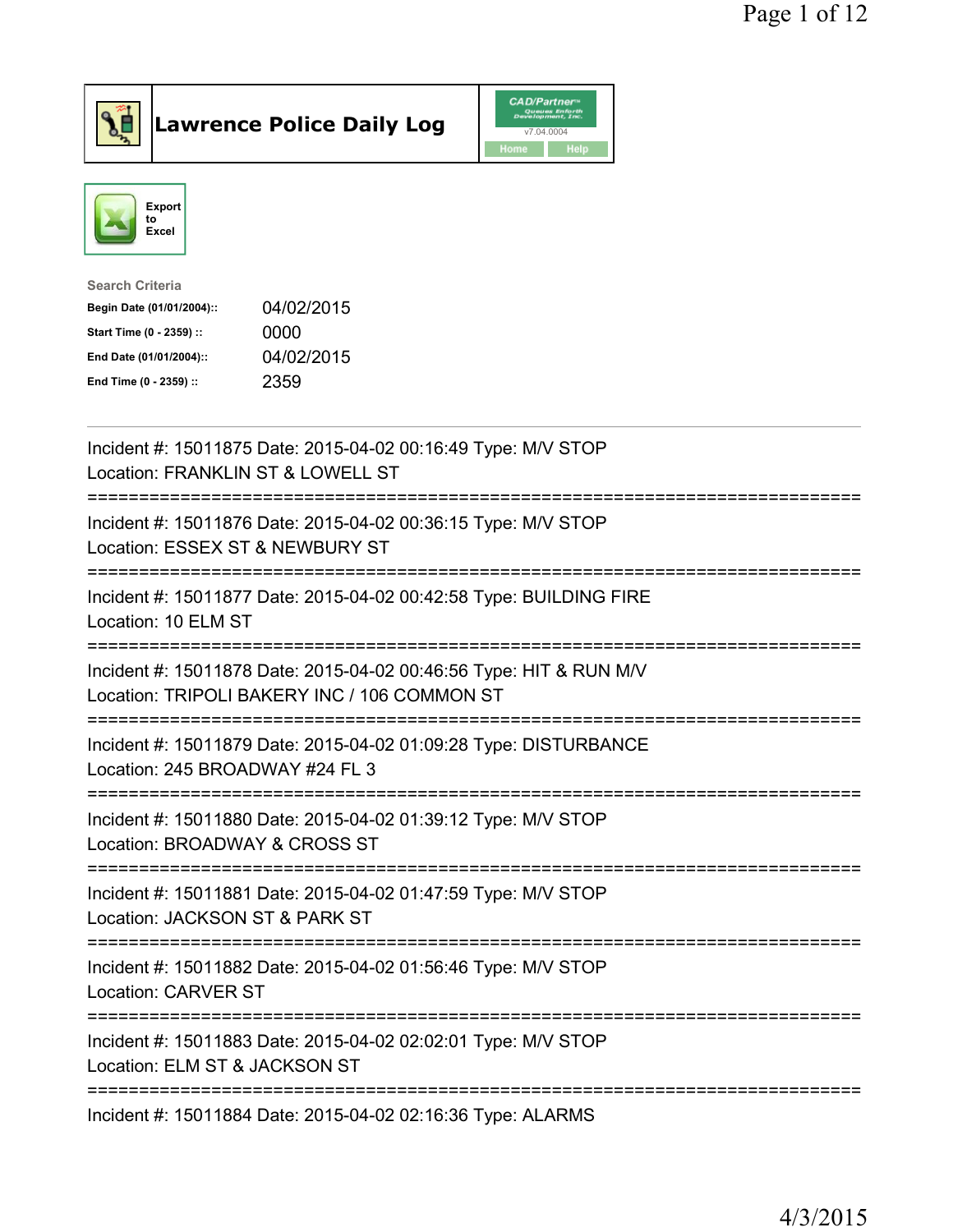Location: 183 HAVERHILL ST =========================================================================== Incident #: 15011885 Date: 2015-04-02 02:20:22 Type: M/V STOP Location: COMMON ST & JACKSON ST =========================================================================== Incident #: 15011886 Date: 2015-04-02 02:22:20 Type: M/V STOP Location: BROADWAY =========================================================================== Incident #: 15011887 Date: 2015-04-02 02:24:11 Type: M/V STOP Location: ANDOVER ST & INTERNATIONAL WY =========================================================================== Incident #: 15011888 Date: 2015-04-02 02:27:34 Type: M/V STOP Location: FAIRMONT ST =========================================================================== Incident #: 15011889 Date: 2015-04-02 02:28:08 Type: M/V STOP Location: JACKSON ST & METHUEN ST =========================================================================== Incident #: 15011890 Date: 2015-04-02 02:29:56 Type: M/V STOP Location: ERVING AV & JACKSON ST =========================================================================== Incident #: 15011891 Date: 2015-04-02 02:31:31 Type: M/V STOP Location: 270 CANAL ST =========================================================================== Incident #: 15011892 Date: 2015-04-02 02:38:54 Type: M/V STOP Location: E HAVERHILL ST & MARSTON ST =========================================================================== Incident #: 15011893 Date: 2015-04-02 02:49:30 Type: M/V STOP Location: FERGUSON ST & S BROADWAY =========================================================================== Incident #: 15011894 Date: 2015-04-02 02:51:14 Type: M/V STOP Location: ESSEX ST =========================================================================== Incident #: 15011895 Date: 2015-04-02 02:56:15 Type: SEX OFF. PAST Location: 1 TREMONT ST #1 =========================================================================== Incident #: 15011896 Date: 2015-04-02 03:21:24 Type: SHOTS FIRED Location: 162 WEST ST =========================================================================== Incident #: 15011897 Date: 2015-04-02 05:45:29 Type: HIT & RUN M/V Location: 105 HANCOCK ST =========================================================================== Incident #: 15011898 Date: 2015-04-02 05:58:07 Type: ALARMS Location: 109 BLANCHARD ST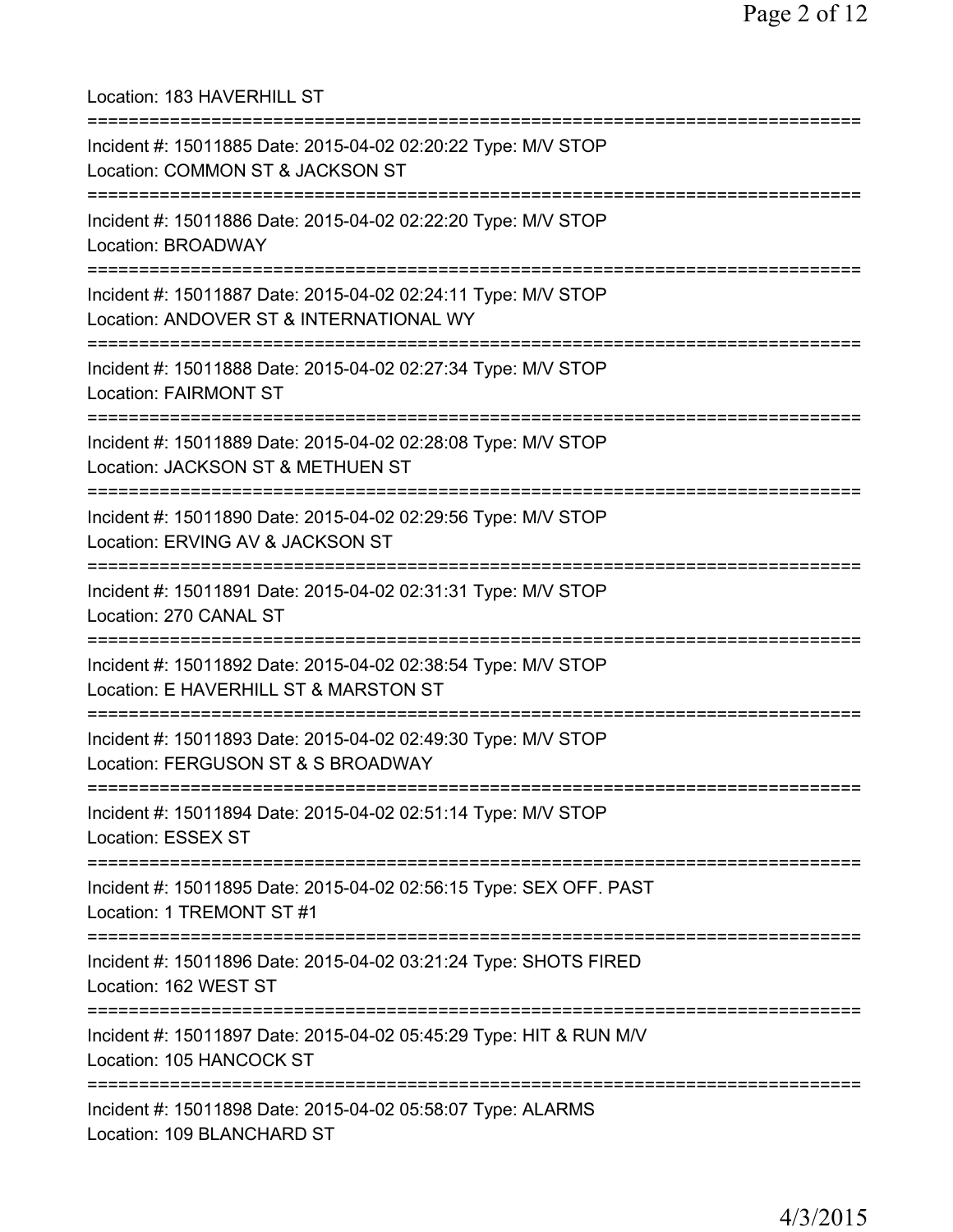| Incident #: 15011899 Date: 2015-04-02 06:46:03 Type: ALARMS<br>Location: 4 HAMPSHIRE ST                        |
|----------------------------------------------------------------------------------------------------------------|
| Incident #: 15011900 Date: 2015-04-02 06:52:51 Type: PARK & WALK<br>Location: BROADWAY                         |
| Incident #: 15011901 Date: 2015-04-02 07:20:26 Type: M/V STOP<br>Location: FERRY ST & HIGH ST                  |
| Incident #: 15011902 Date: 2015-04-02 07:26:09 Type: M/V STOP<br>Location: ANDOVER ST & BLANCHARD ST           |
| Incident #: 15011903 Date: 2015-04-02 07:33:59 Type: AUTO ACC/UNK PI<br>Location: 163 UNION ST                 |
| Incident #: 15011904 Date: 2015-04-02 07:35:38 Type: M/V STOP<br><b>Location: FALLS BRIDGE</b>                 |
| Incident #: 15011905 Date: 2015-04-02 07:42:26 Type: M/V STOP<br>Location: HESS / 500 S UNION ST<br>=========  |
| Incident #: 15011906 Date: 2015-04-02 07:51:46 Type: ASSIST FIRE<br>Location: ELM ST & UNION ST                |
| Incident #: 15011907 Date: 2015-04-02 07:51:55 Type: M/V STOP<br>Location: LYNN ST & S UNION ST<br>=========== |
| Incident #: 15011908 Date: 2015-04-02 07:56:20 Type: M/V STOP<br>Location: ANDOVER ST & S BROADWAY             |
| Incident #: 15011909 Date: 2015-04-02 08:06:54 Type: M/V STOP<br><b>Location: FRANKLIN &amp; COMMON</b>        |
| Incident #: 15011910 Date: 2015-04-02 08:07:48 Type: AUTO ACC/NO PI<br>Location: 48 CAMBRIDGE ST               |
| Incident #: 15011911 Date: 2015-04-02 08:10:12 Type: M/V STOP<br><b>Location: CENTRAL BRIDGE</b>               |
| Incident #: 15011912 Date: 2015-04-02 08:28:35 Type: TOW OF M/V<br>Location: 119 PORTLAND ST                   |
|                                                                                                                |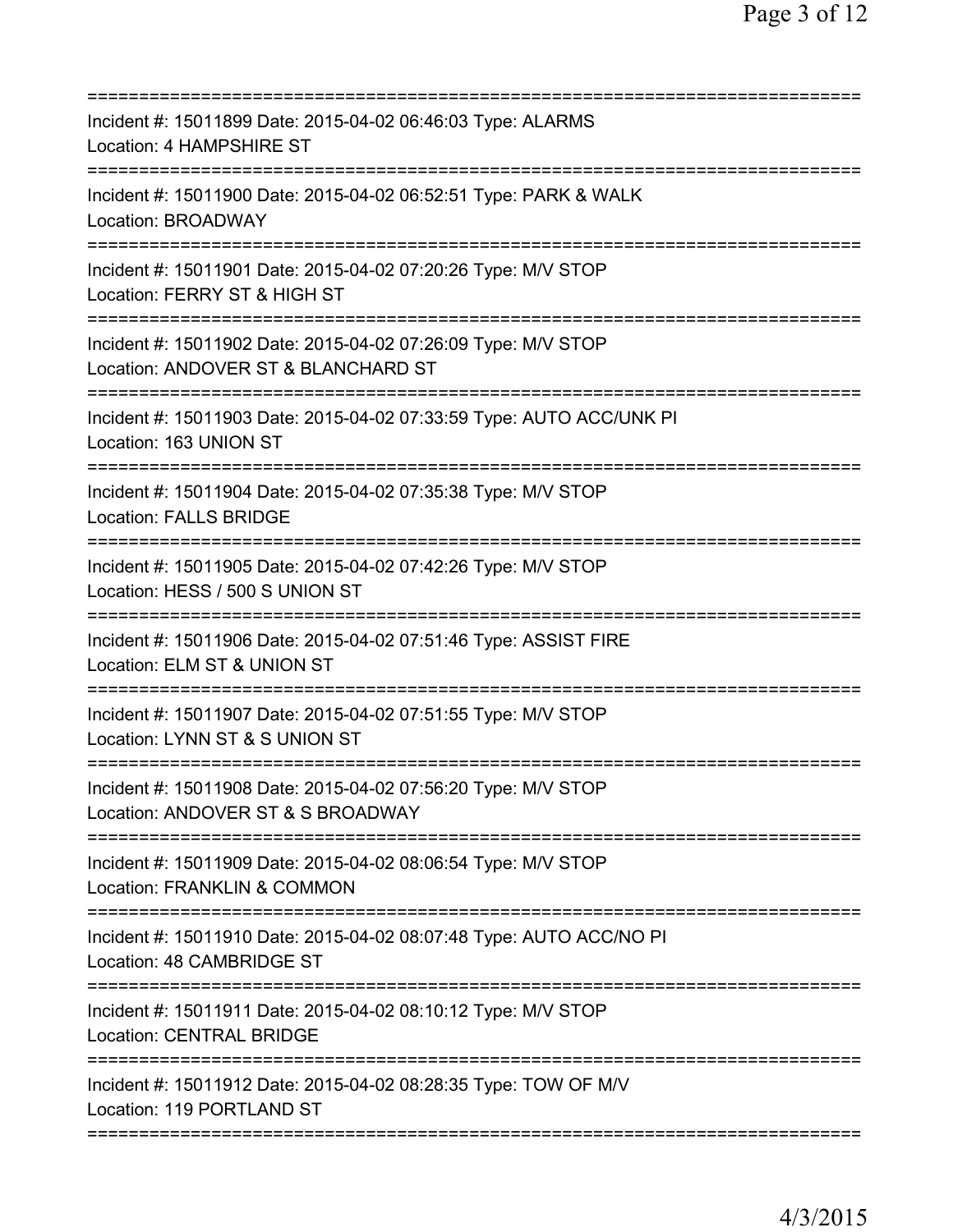| Incident #: 15011913 Date: 2015-04-02 08:30:23 Type: M/V STOP<br>Location: FERRY ST & HIGH ST                                    |
|----------------------------------------------------------------------------------------------------------------------------------|
| Incident #: 15011914 Date: 2015-04-02 08:32:29 Type: HARASSMENT<br>Location: 66 ELM ST                                           |
| Incident #: 15011915 Date: 2015-04-02 09:12:06 Type: DISTURBANCE<br>Location: BANK OF AMERICA / 257 ESSEX ST                     |
| Incident #: 15011916 Date: 2015-04-02 09:30:48 Type: SUS PERS/MV<br>Location: 425 ESSEX ST                                       |
| Incident #: 15011917 Date: 2015-04-02 09:31:03 Type: ALARM/BURG<br>Location: LITTLE MONSTERS SHOP / 85 BAY STATE RD #SUITE 14    |
| Incident #: 15011918 Date: 2015-04-02 09:36:40 Type: BUILDING CHK<br>Location: 380 LOWELL ST                                     |
| Incident #: 15011919 Date: 2015-04-02 09:39:25 Type: AMBULANCE ASSSI<br>Location: 185 WATER ST                                   |
| Incident #: 15011920 Date: 2015-04-02 09:44:12 Type: BUILDING CHK<br>Location: 50 BROADWAY                                       |
| Incident #: 15011922 Date: 2015-04-02 09:47:42 Type: A&B PROG<br>Location: 49 BLANCHARD ST                                       |
| Incident #: 15011921 Date: 2015-04-02 09:47:47 Type: BUILDING CHK<br>Location: 205 BROADWAY                                      |
| Incident #: 15011923 Date: 2015-04-02 09:52:18 Type: DRUG VIO<br>Location: 70 N PARISH RD                                        |
| Incident #: 15011924 Date: 2015-04-02 10:02:58 Type: AUTO ACC/NO PI<br>Location: 356 BROADWAY                                    |
| Incident #: 15011925 Date: 2015-04-02 10:09:56 Type: ALARM/BURG<br>Location: CONCEPCION RESD / 37 STORROW ST                     |
| =====================================<br>Incident #: 15011926 Date: 2015-04-02 10:16:16 Type: M/V STOP<br>Location: 348 BROADWAY |
| Incident #: 15011927 Date: 2015-04-02 10:17:55 Type: M/V STOP                                                                    |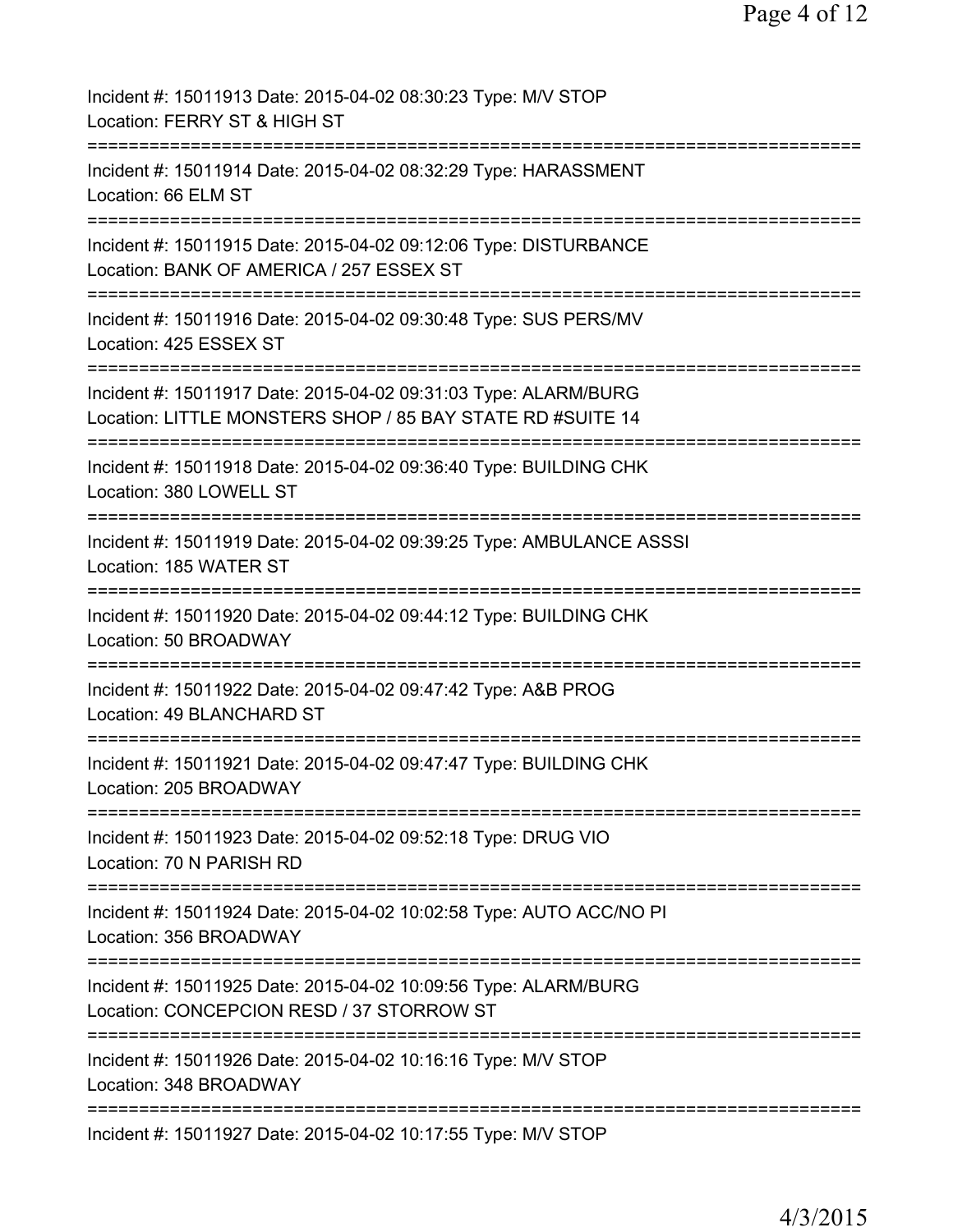| Location: ABBOTT ST & PHILLIPS ST                                                                                      |
|------------------------------------------------------------------------------------------------------------------------|
| Incident #: 15011929 Date: 2015-04-02 10:31:53 Type: TRESPASSING<br>Location: 172 LAWRENCE ST<br>===================== |
| Incident #: 15011928 Date: 2015-04-02 10:33:19 Type: GENERAL SERV<br>Location: PEOPLES UNITED BANK / 10 S BROADWAY     |
| Incident #: 15011930 Date: 2015-04-02 10:39:58 Type: SUS PERS/MV<br>Location: 26 HILLSIDE AV                           |
| Incident #: 15011931 Date: 2015-04-02 10:41:26 Type: M/V STOP<br>Location: 109 EVERETT                                 |
| Incident #: 15011932 Date: 2015-04-02 10:45:56 Type: SUS PERS/MV<br>Location: 90 BROADWAY                              |
| Incident #: 15011933 Date: 2015-04-02 10:46:25 Type: SUS PERS/MV<br>Location: BRADFORD ST & BROADWAY                   |
| Incident #: 15011934 Date: 2015-04-02 10:49:57 Type: M/V STOP<br>Location: 69 HAVERHILL ST                             |
| Incident #: 15011935 Date: 2015-04-02 10:53:27 Type: M/V STOP<br>Location: 109 EVERETT ST                              |
| Incident #: 15011936 Date: 2015-04-02 10:57:26 Type: M/V STOP<br>Location: 248 BROADWAY                                |
| Incident #: 15011937 Date: 2015-04-02 11:02:27 Type: M/V STOP<br>Location: EXETER ST & OSGOOD ST                       |
| Incident #: 15011938 Date: 2015-04-02 11:03:16 Type: SUS PERS/MV<br>Location: 239 JACKSON ST                           |
| Incident #: 15011939 Date: 2015-04-02 11:16:44 Type: M/V STOP<br>Location: ANDOVER ST & OSGOOD ST                      |
| Incident #: 15011940 Date: 2015-04-02 11:20:11 Type: ALARM/BURG<br>Location: RODRIGUEZ RESD / 34 WHITMAN ST            |
| Incident #: 15011941 Date: 2015-04-02 11:30:40 Type: INVESTIGATION<br>Location: 314 E HAVERHILL ST                     |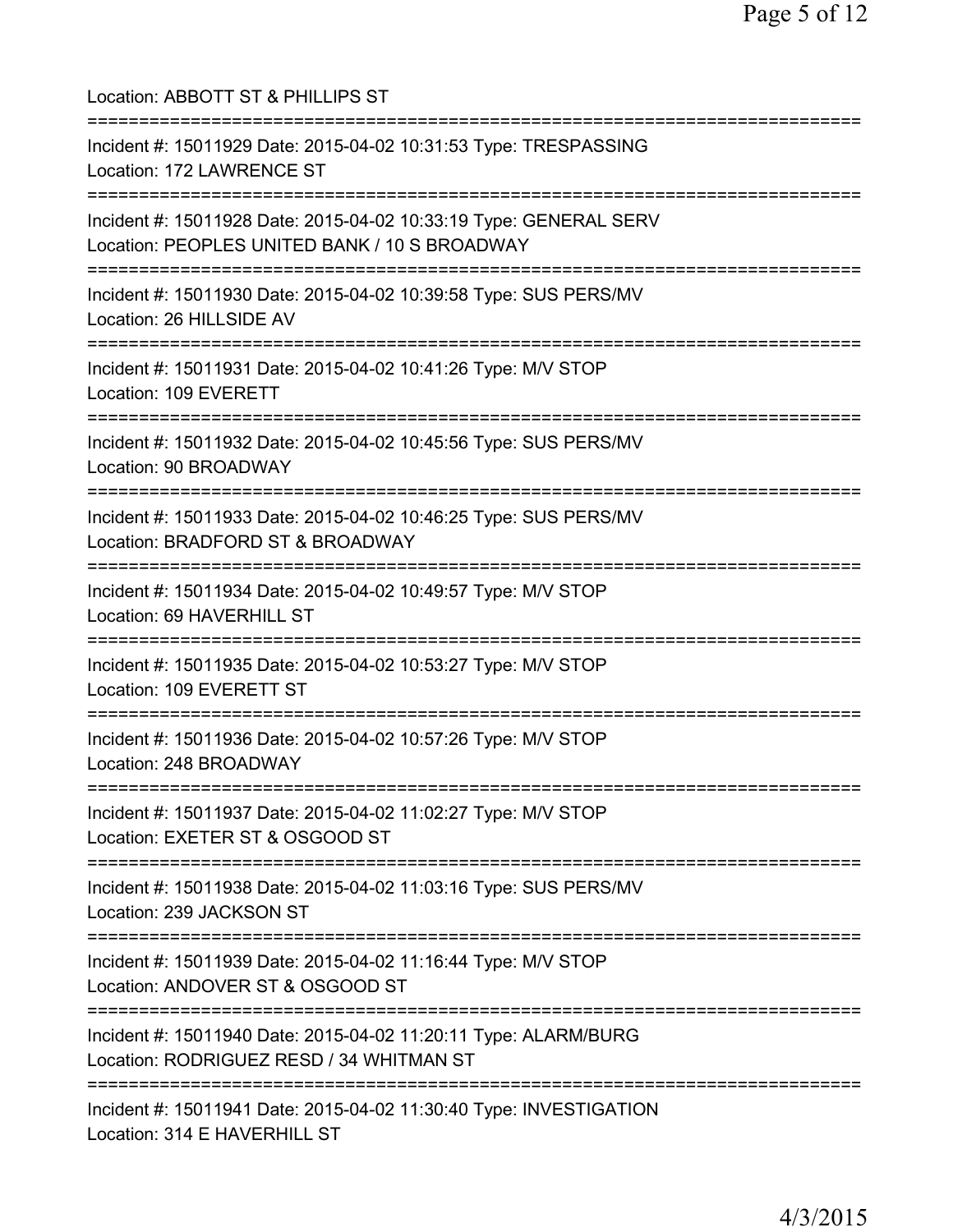| Incident #: 15011942 Date: 2015-04-02 11:31:50 Type: TOW OF M/V<br>Location: 205 BROADWAY                                   |
|-----------------------------------------------------------------------------------------------------------------------------|
| Incident #: 15011943 Date: 2015-04-02 11:32:22 Type: DK (DRUNK)<br>Location: 379 HAVERHILL ST FL 2NDFL                      |
| Incident #: 15011944 Date: 2015-04-02 11:50:33 Type: SUS PERS/MV<br>Location: BROADWAY & ESSEX ST                           |
| Incident #: 15011945 Date: 2015-04-02 12:01:53 Type: SUS PERS/MV<br>Location: 205 BROADWAY                                  |
| Incident #: 15011946 Date: 2015-04-02 12:08:32 Type: MEDIC SUPPORT<br>Location: 155 HAVERHILL ST                            |
| Incident #: 15011947 Date: 2015-04-02 12:23:00 Type: M/V STOP<br>Location: 107 EVERETT ST                                   |
| Incident #: 15011948 Date: 2015-04-02 12:30:53 Type: 209A/SERVE<br>Location: 5 HAVERHILL ST                                 |
| Incident #: 15011949 Date: 2015-04-02 12:53:53 Type: CONFIS PROP<br>Location: 135 BUTLER ST                                 |
| Incident #: 15011950 Date: 2015-04-02 12:54:53 Type: LARCENY/PAST<br>Location: 199 BRUCE ST                                 |
| Incident #: 15011951 Date: 2015-04-02 13:01:11 Type: SUS PERS/MV<br>Location: S BOWDOIN ST & TAFT ST                        |
| ============================<br>Incident #: 15011952 Date: 2015-04-02 13:04:08 Type: ANIMAL COMPL<br>Location: 32 HUDSON AV |
| Incident #: 15011953 Date: 2015-04-02 13:04:38 Type: ALARM/BURG<br>Location: BRUNO RESD / 25 BROMFIELD ST                   |
| Incident #: 15011954 Date: 2015-04-02 13:30:14 Type: CONFIS PROP<br>Location: 70 N PARISH RD                                |
| Incident #: 15011955 Date: 2015-04-02 13:54:31 Type: ASSSIT OTHER PD<br>Location: FROSTY MUG / 275 MERRIMACK ST             |
|                                                                                                                             |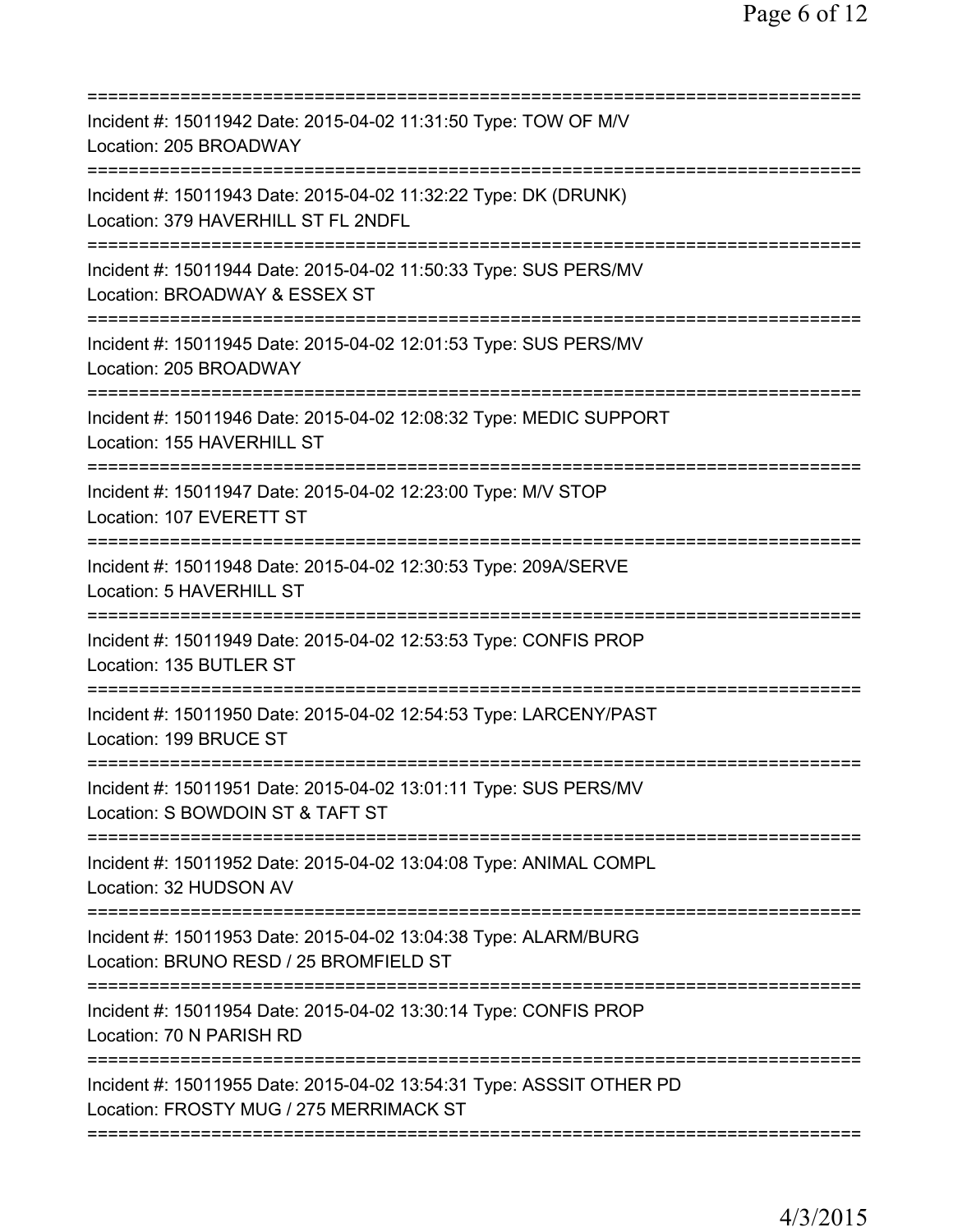| Incident #: 15011956 Date: 2015-04-02 13:59:11 Type: TOW OF M/V<br>Location: S BROADWAY & WEARE ST                                 |
|------------------------------------------------------------------------------------------------------------------------------------|
| Incident #: 15011957 Date: 2015-04-02 14:10:08 Type: M/V STOP<br>Location: 125 ESSEX ST                                            |
| Incident #: 15011958 Date: 2015-04-02 14:16:41 Type: ANIMAL COMPL<br>Location: 15 UNION ST                                         |
| Incident #: 15011959 Date: 2015-04-02 14:19:48 Type: SUS PERS/MV<br>Location: BAILEY ST & S UNION ST                               |
| Incident #: 15011960 Date: 2015-04-02 14:30:49 Type: TOW OF M/V<br>Location: S UNION ST & SALEM ST                                 |
| Incident #: 15011961 Date: 2015-04-02 14:38:42 Type: 209A/SERVE<br>Location: 24 HILLTOP AV                                         |
| Incident #: 15011962 Date: 2015-04-02 14:42:35 Type: M/V STOP<br>Location: LAWRENCE ST & MAPLE ST                                  |
| Incident #: 15011963 Date: 2015-04-02 14:45:20 Type: M/V STOP<br>Location: BROADWAY & ESSEX ST                                     |
| Incident #: 15011964 Date: 2015-04-02 14:51:48 Type: CK WELL BEING<br>Location: 45 BROADWAY #APT713                                |
| Incident #: 15011965 Date: 2015-04-02 15:02:45 Type: DISTURBANCE<br>Location: 122 HANCOCK ST                                       |
| Incident #: 15011966 Date: 2015-04-02 15:44:39 Type: SUS PERS/MV<br>Location: 38 NEWTON ST                                         |
| Incident #: 15011967 Date: 2015-04-02 15:55:35 Type: M/V STOP<br>Location: CARLETON ST & EVERETT ST<br>=========================== |
| Incident #: 15011968 Date: 2015-04-02 16:04:34 Type: DISTURBANCE<br>Location: MT VERNON ST & S BROADWAY                            |
| ==========================<br>Incident #: 15011969 Date: 2015-04-02 16:05:00 Type: M/V STOP<br>Location: 9 BROADWAY                |
| Incident #: 15011970 Date: 2015-04-02 16:07:42 Type: M/V STOP                                                                      |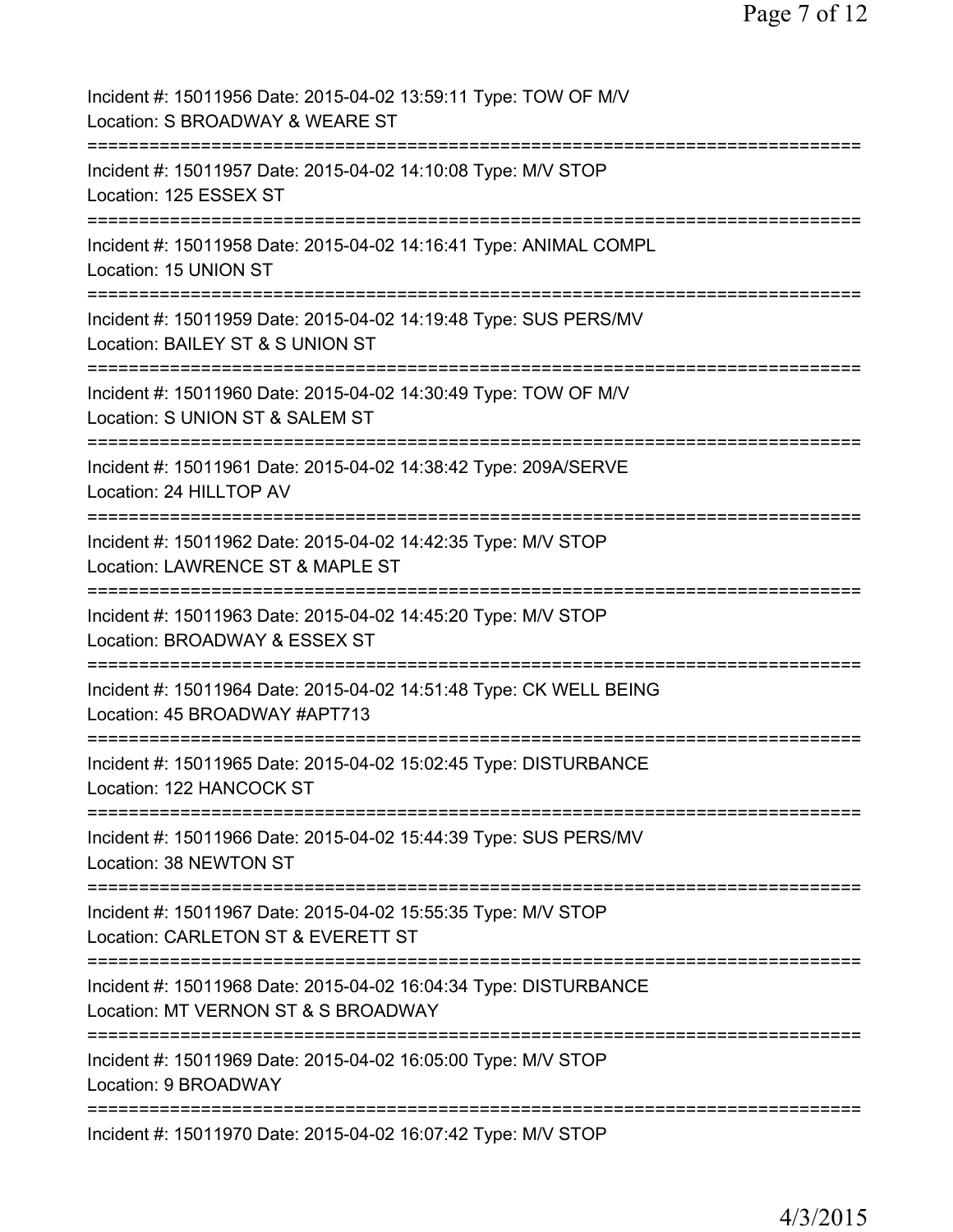| Location: 234 HAVERHILL ST<br>===============================                                                                               |
|---------------------------------------------------------------------------------------------------------------------------------------------|
| Incident #: 15011971 Date: 2015-04-02 16:17:32 Type: M/V STOP<br>Location: ABBOTT ST & PHILLIPS ST<br>===================================== |
| Incident #: 15011972 Date: 2015-04-02 16:29:01 Type: TOW OF M/V<br>Location: AMES ST & PROVIDENCE ST                                        |
| Incident #: 15011973 Date: 2015-04-02 16:40:43 Type: DRUG VIO<br>Location: MONMOUTH ST & PARK ST                                            |
| Incident #: 15011974 Date: 2015-04-02 16:41:28 Type: ASSSIT OTHER PD<br>Location: GAS & GO / 150 WINTHROP AV                                |
| ==========================<br>Incident #: 15011975 Date: 2015-04-02 17:18:43 Type: DRUG VIO<br>Location: HOWARD ST & PLEASANT ST            |
| ================================<br>Incident #: 15011976 Date: 2015-04-02 17:20:13 Type: GENERAL SERV<br>Location: 42 MARBLE AV             |
| Incident #: 15011977 Date: 2015-04-02 17:41:42 Type: DISTURBANCE<br>Location: 45 TEXAS AV                                                   |
| Incident #: 15011978 Date: 2015-04-02 17:43:40 Type: M/V STOP<br>Location: BOWDOIN ST & S BROADWAY                                          |
| Incident #: 15011979 Date: 2015-04-02 17:50:18 Type: M/V STOP<br><b>Location: FALLS BRIDGE</b>                                              |
| ====================<br>Incident #: 15011980 Date: 2015-04-02 17:55:12 Type: RECOV/STOL/MV<br>Location: 83 CAMBRIDGE ST                     |
| =================================<br>Incident #: 15011981 Date: 2015-04-02 17:59:23 Type: B&E/PAST<br>Location: 315 E HAVERHILL ST          |
| Incident #: 15011982 Date: 2015-04-02 18:01:01 Type: CK WELL BEING<br>Location: HAMPSHIRE ST & PARK ST                                      |
| Incident #: 15011985 Date: 2015-04-02 18:04:41 Type: LOST PROPERTY<br>Location: 276 HAMPSHIRE ST #2                                         |
| Incident #: 15011983 Date: 2015-04-02 18:06:01 Type: PARK & WALK<br>Location: BROOK ST                                                      |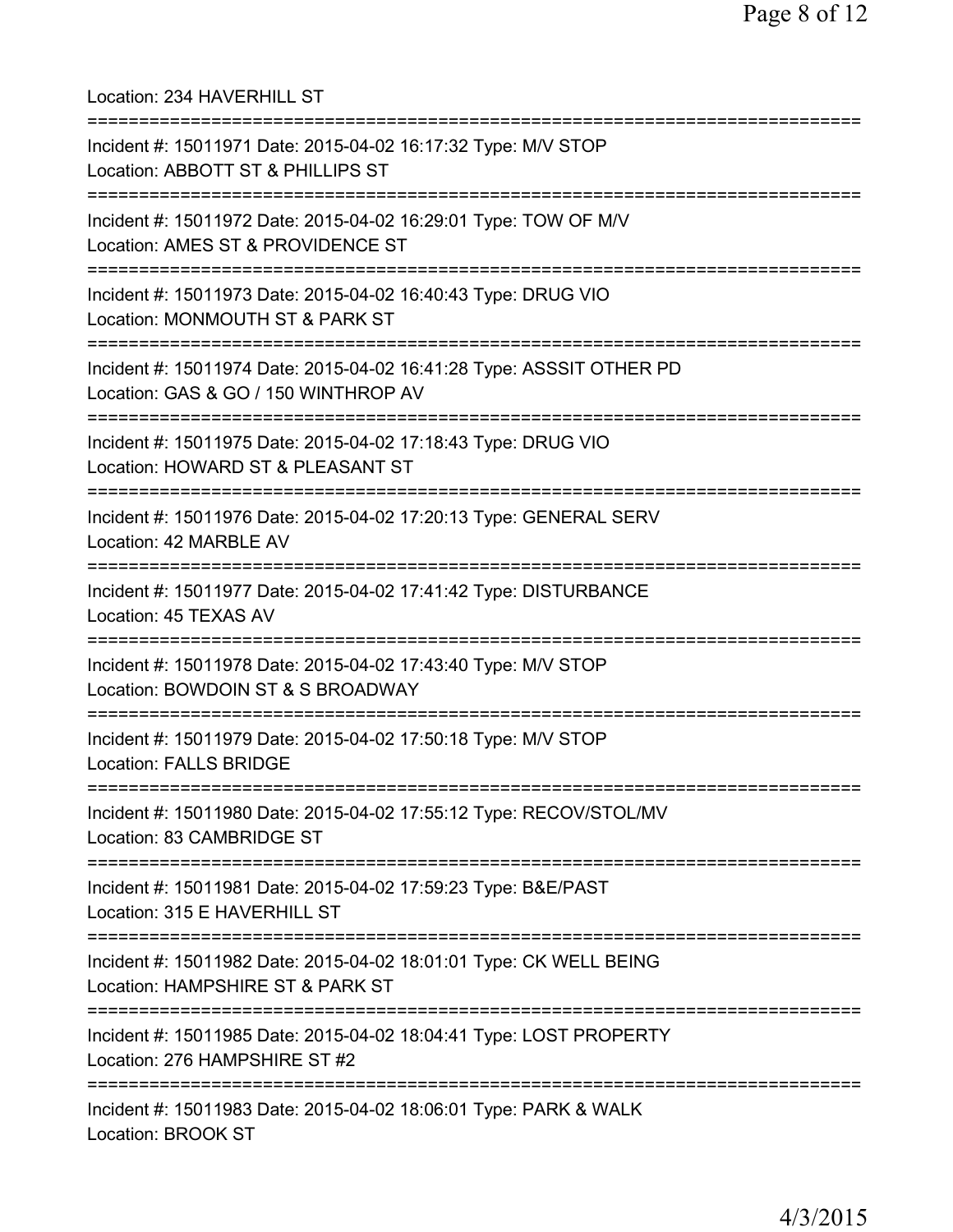| Incident #: 15011984 Date: 2015-04-02 18:06:01 Type: DRUG VIO<br>Location: 211 MERRIMACK ST                                         |
|-------------------------------------------------------------------------------------------------------------------------------------|
| Incident #: 15011986 Date: 2015-04-02 18:13:23 Type: INVESTIGATION<br>Location: 52 BOXFORD ST                                       |
| Incident #: 15011987 Date: 2015-04-02 18:17:25 Type: MAN DOWN<br>Location: 21 AMES ST                                               |
| Incident #: 15011988 Date: 2015-04-02 18:19:27 Type: M/V STOP<br>Location: MARSTON ST & PROSPECT ST<br>============================ |
| Incident #: 15011989 Date: 2015-04-02 18:29:39 Type: AUTO ACC/NO PI<br>Location: HAVERHILL ST & RAILROAD ST                         |
| ==========================<br>Incident #: 15011990 Date: 2015-04-02 18:32:29 Type: M/V STOP<br>Location: 88 SALEM ST                |
| Incident #: 15011991 Date: 2015-04-02 18:50:00 Type: DISTURBANCE<br>Location: 42 MARBLE AV                                          |
| Incident #: 15011992 Date: 2015-04-02 18:54:47 Type: M/V STOP<br>Location: 98 ANDOVER ST                                            |
| Incident #: 15011994 Date: 2015-04-02 19:01:39 Type: DISORDERLY<br>Location: 800 ESSEX ST                                           |
| Incident #: 15011993 Date: 2015-04-02 19:01:46 Type: VIO CITY ORD<br>Location: 204 ABBOTT ST                                        |
| Incident #: 15011995 Date: 2015-04-02 19:04:13 Type: GENERAL SERV<br>Location: ESSEX ST & WARREN ST                                 |
| Incident #: 15011996 Date: 2015-04-02 19:05:56 Type: LARCENY/PAST<br>Location: HAVERHILL ST & LAWRENCE ST                           |
| Incident #: 15011997 Date: 2015-04-02 19:14:03 Type: DISORDERLY<br>Location: 20 KNOX ST                                             |
| Incident #: 15011998 Date: 2015-04-02 19:15:30 Type: M/V STOP<br>Location: E CAMBRIDGE & OSGOOD                                     |
|                                                                                                                                     |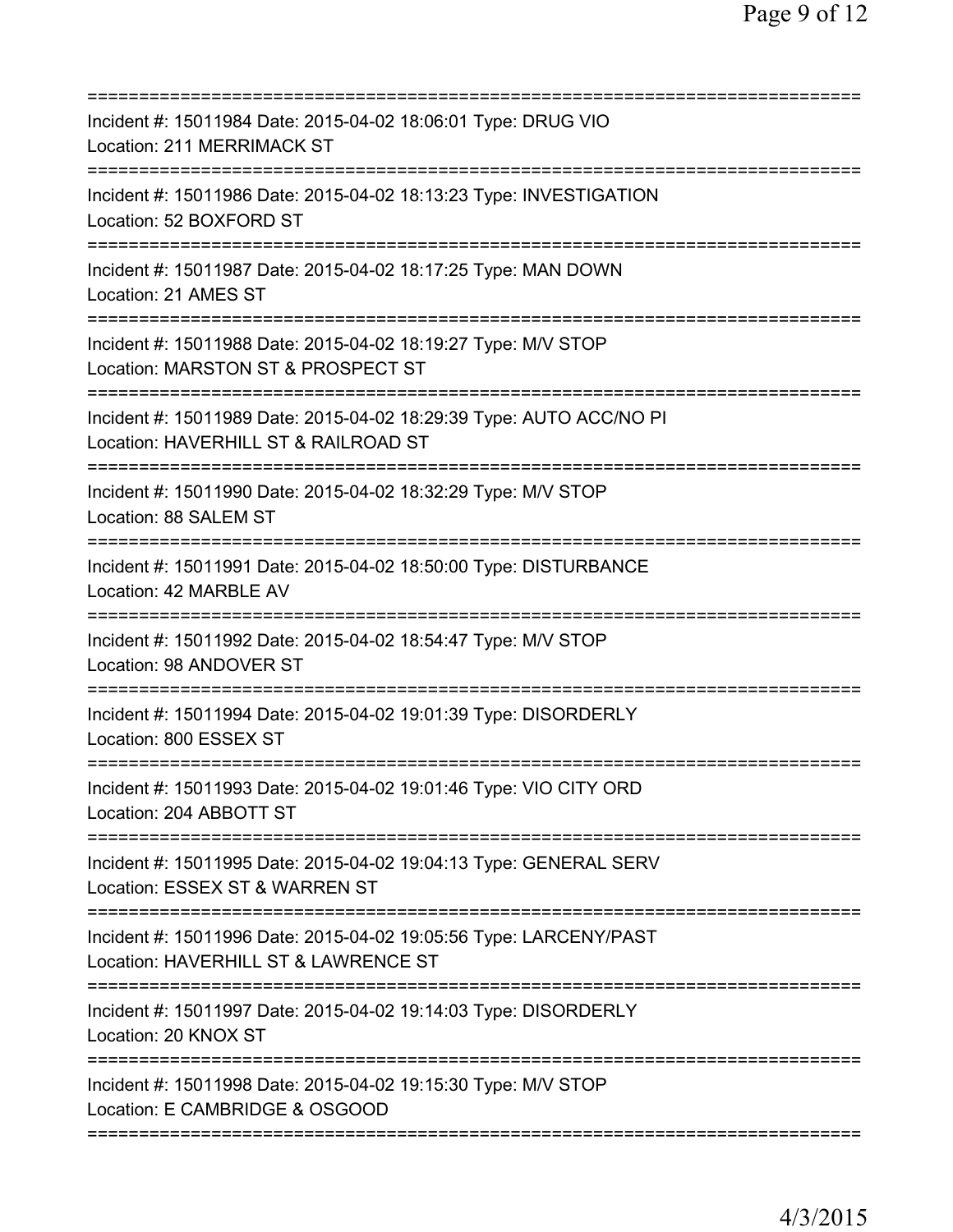| Incident #: 15011999 Date: 2015-04-02 19:18:43 Type: M/V STOP<br>Location: BROADWAY & MANCHESTER ST                              |
|----------------------------------------------------------------------------------------------------------------------------------|
| Incident #: 15012000 Date: 2015-04-02 19:19:47 Type: SUS PERS/MV<br>Location: 8 CHELMSFORD ST                                    |
| Incident #: 15012001 Date: 2015-04-02 19:23:43 Type: MISSING PERS<br>Location: 83 BUTLER ST                                      |
| Incident #: 15012002 Date: 2015-04-02 19:31:07 Type: DOMESTIC/PROG<br>Location: 46 AVON ST                                       |
| Incident #: 15012003 Date: 2015-04-02 19:39:32 Type: ALARM/BURG<br>Location: 65 MERRIMACK ST                                     |
| Incident #: 15012004 Date: 2015-04-02 20:04:39 Type: NEIGHBOR PROB<br>Location: 803 ESSEX ST                                     |
| Incident #: 15012005 Date: 2015-04-02 20:05:38 Type: M/V STOP<br>Location: DURSO AV & LYNN ST                                    |
| Incident #: 15012006 Date: 2015-04-02 20:06:31 Type: MAL DAMAGE<br>Location: 1 GENERAL ST                                        |
| Incident #: 15012007 Date: 2015-04-02 20:31:58 Type: M/V STOP<br><b>Location: MARSTON ST</b>                                     |
| Incident #: 15012008 Date: 2015-04-02 20:33:18 Type: M/V STOP<br><b>Location: CENTRAL BRIDGE</b>                                 |
| Incident #: 15012009 Date: 2015-04-02 20:38:47 Type: MEDIC SUPPORT<br>Location: 22 SMITH ST FL 2                                 |
| Incident #: 15012010 Date: 2015-04-02 20:52:54 Type: DOMESTIC/PROG<br>Location: 32 LAWRENCE ST #34                               |
| Incident #: 15012011 Date: 2015-04-02 20:56:28 Type: M/V STOP<br>Location: 425 MARKET ST                                         |
| ============================<br>Incident #: 15012012 Date: 2015-04-02 21:09:28 Type: M/V STOP<br>Location: S BROADWAY & SOUTH ST |
| Incident #: 15012013 Date: 2015-04-02 21:18:07 Type: M/V STOP                                                                    |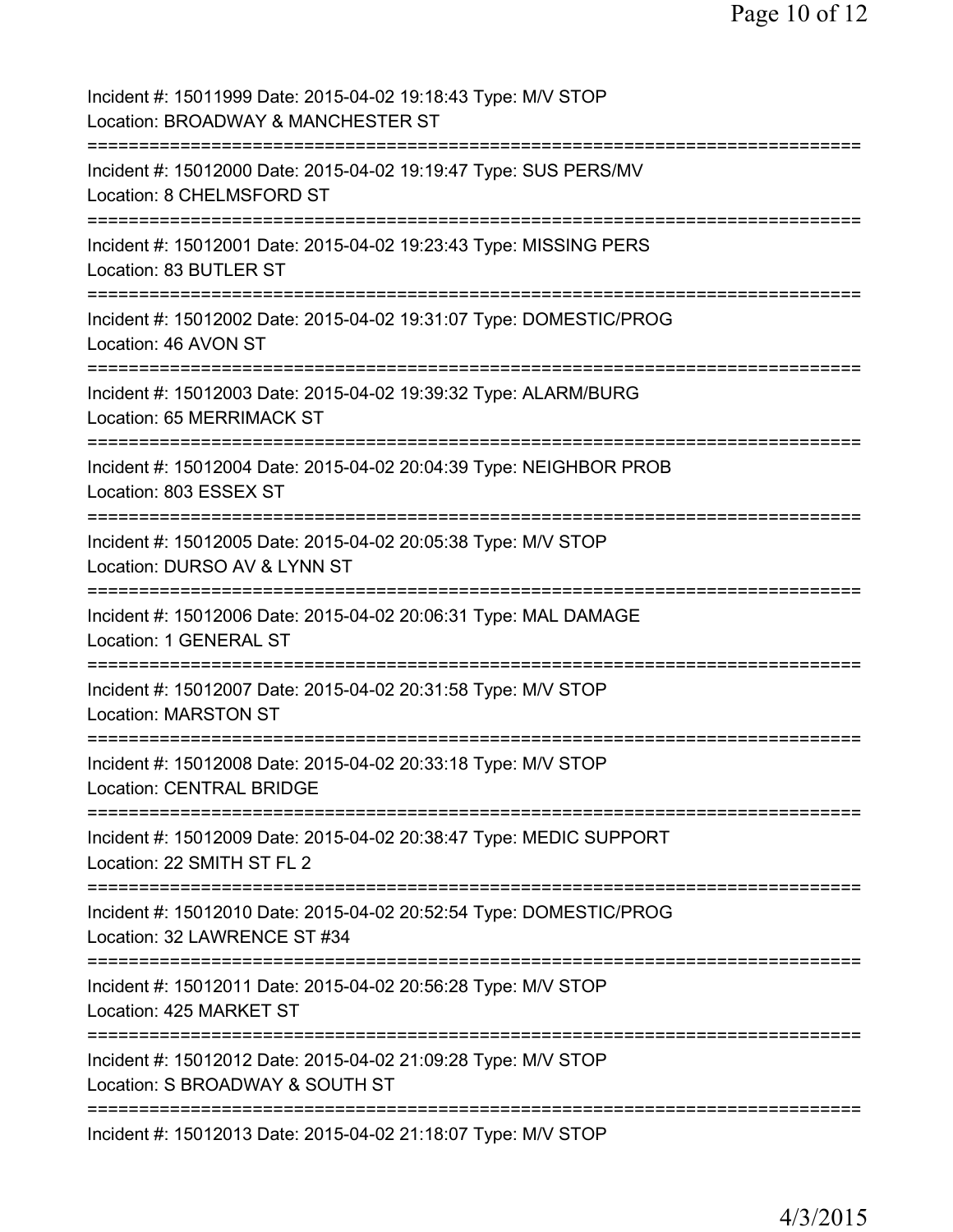| Location: GROTON ST & S BROADWAY<br>===============================                                                                                     |
|---------------------------------------------------------------------------------------------------------------------------------------------------------|
| Incident #: 15012014 Date: 2015-04-02 21:24:11 Type: M/V STOP<br>Location: 21 HANCOCK ST<br>====================================                        |
| Incident #: 15012015 Date: 2015-04-02 21:27:12 Type: M/V STOP<br>Location: CROSBY ST & S BROADWAY                                                       |
| Incident #: 15012016 Date: 2015-04-02 21:34:20 Type: DOMESTIC/PROG<br>Location: 214 HIGH ST FL 1                                                        |
| Incident #: 15012017 Date: 2015-04-02 21:45:14 Type: MV/BLOCKING<br>Location: 24 CHAMPLAIN AV                                                           |
| ===================<br>Incident #: 15012018 Date: 2015-04-02 21:59:41 Type: TOW OF M/V<br>Location: ADVANCE AUTO PARTS / 183 LOWELL ST                  |
| Incident #: 15012019 Date: 2015-04-02 22:02:48 Type: M/V STOP<br>Location: HAVERHILL ST & UNION ST                                                      |
| Incident #: 15012020 Date: 2015-04-02 22:05:40 Type: B&E/MV/PAST<br>Location: 175 E HAVERHILL ST                                                        |
| Incident #: 15012021 Date: 2015-04-02 22:14:00 Type: M/V STOP<br>Location: LAWRENCE ST & OAK ST                                                         |
| Incident #: 15012022 Date: 2015-04-02 22:17:43 Type: THREATS<br>Location: 17 HOLT ST FL 1                                                               |
| =====================================<br>===============<br>Incident #: 15012023 Date: 2015-04-02 22:22:32 Type: MAL DAMAGE<br>Location: 28 MARLBORO ST |
| ===================================<br>Incident #: 15012024 Date: 2015-04-02 22:28:44 Type: DOMESTIC/PAST<br>Location: 144 BERNARD AV                   |
| Incident #: 15012025 Date: 2015-04-02 22:35:28 Type: M/V STOP<br>Location: PARKER ST & SALEM ST                                                         |
| Incident #: 15012026 Date: 2015-04-02 22:44:26 Type: ALARM/BURG<br>Location: DEMOULAS MARKET / 700 ESSEX ST                                             |
| Incident #: 15012027 Date: 2015-04-02 22:58:13 Type: CK WELL BEING<br>Location: 32 LAWRENCE ST #34                                                      |